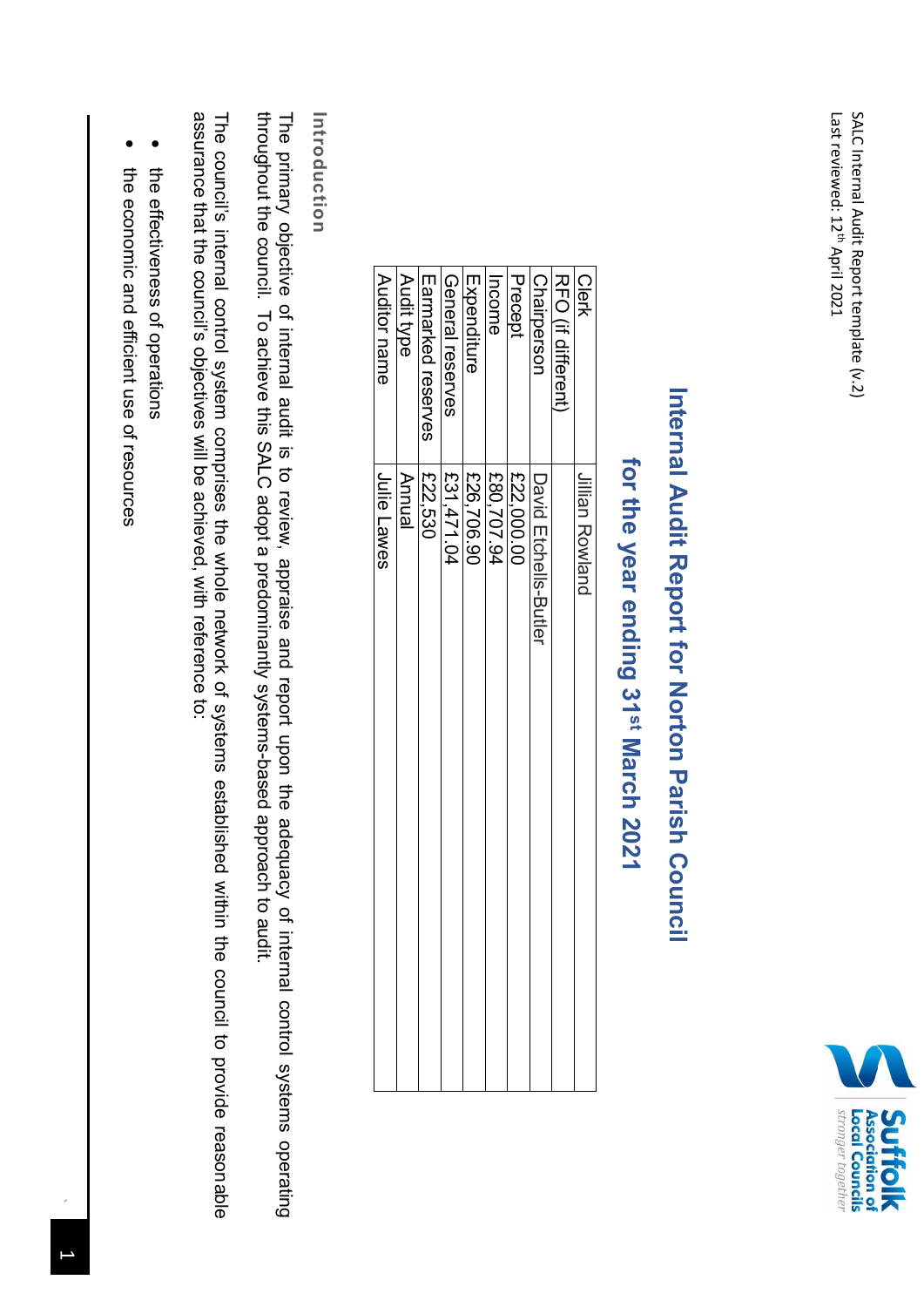

- compliance with applicable policies, procedures, laws and regulations compliance with applicable policies, procedures, laws and regulations
- • the safeguarding of assets and interests from losses of all kinds, including those arising from fraud, irregularity and corruption the integrity and reliability of information, accounts and data the integrity and reliability of information, accounts and data the safeguarding of assets and interests from losses of all kinds, including those arising from fraud, irregularity and corruption
- 

#### Methodology **Methodology**

When conducting the audit, the internal auditor may: When conducting the audit, the internal auditor may:

- carry out a selective assessment of compliance with relevant procedures and controls expected to be in operation during the Accountability Return (AGAR) financial year in order to be able to complete the Annual Internal Audit Report 2020/21 of the Annual Governance and Accountability Return (AGAR) financial year in order to be able to complete the Annual Internal Audit Report 2020/21 carry out a selective assessment of compliance with relevant procedures and controls expected to be in operation during the of the Annual Governance and
- review the reliability and integrity of financial information and the means used to identify, measure, classify and report such information information review the reliability and integrity of financial information and the means used to identify, measure, classify and report such
- review the means of safeguarding assets and, as appropriate, verify the existence of such assets review the means of safeguarding assets and, as appropriate, verify the existence of such assets
- appraise the economy and efficiency with which resources are employed, identify opportunities to improve performance and recommend solutions to problems recommend solutions to problems appraise the economy and efficiency with which resources are employed, identify opportunities to improve performance and
- significant impact on operations, and determine whether the council complies review the established systems to ensure compliance with those policies, procedures, laws and regulations which could have a significant impact on operations, and determine whether the council complies review the established systems to ensure compliance with those policies, procedures, laws and regulations which could have a
- out as planned review the operations and activities to ascertain whether results are consistent with objectives and whether they are being carried out as plannedreview the operations and activities to ascertain whether results are consistent with objectives and whether they are being carried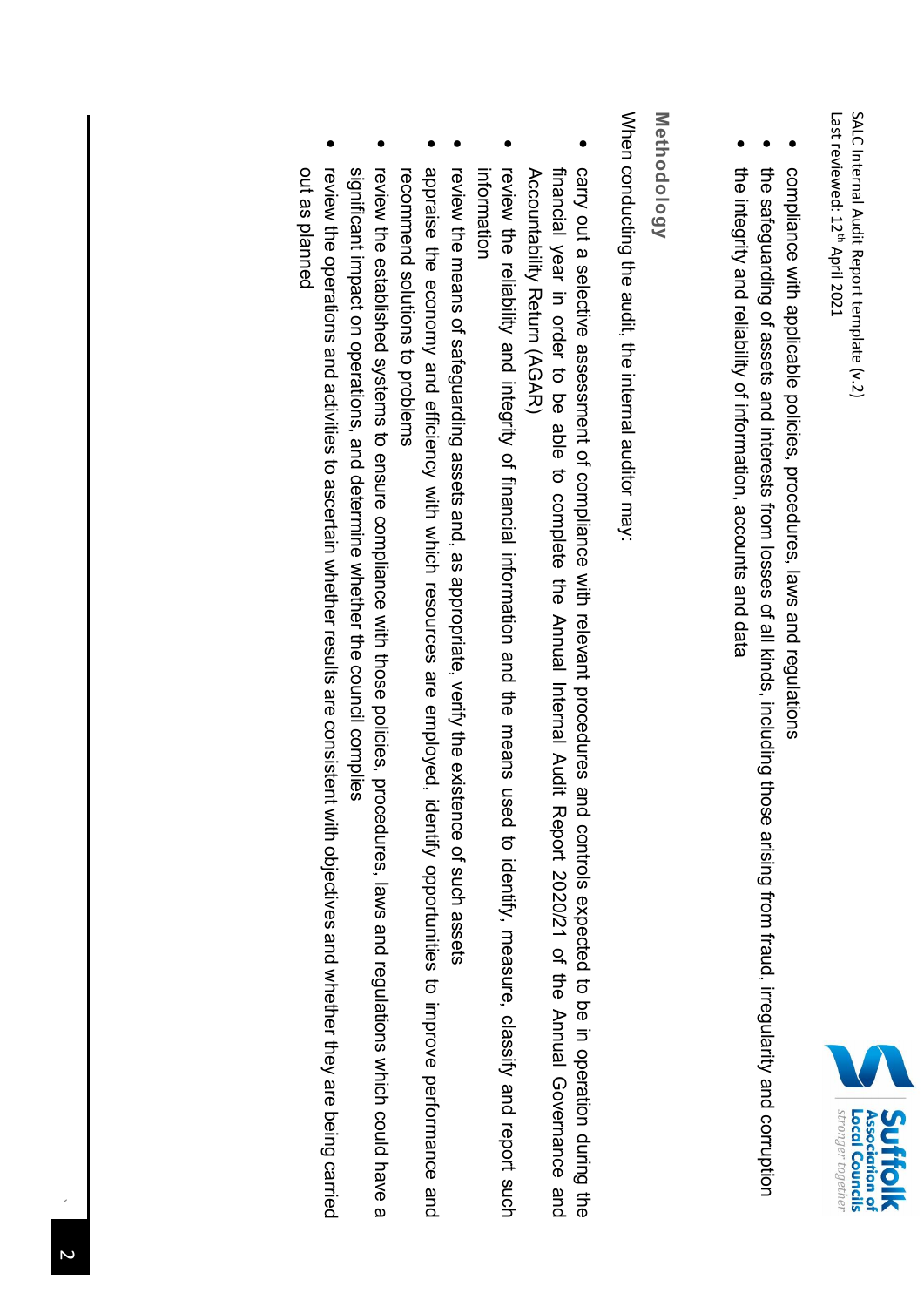| Last reviewed: 1-<br>ر<br>a<br>₹<br>12021 | ່ໃ<br>ֺ֖֖֖֖ׅ֧֦֧ׅ֚֚֚֚֚֚֚֚֚֚֚֚֘֩֓֟֓֜֓֟֓֟֓֟֓֡׆֧<br>׆<br>ternai<br>בנחמור<br>Ì,<br>Report te.<br>נם<br>ד<br>こくにっこく |
|-------------------------------------------|----------------------------------------------------------------------------------------------------------------|
|-------------------------------------------|----------------------------------------------------------------------------------------------------------------|



# **Section 1 proper bookkeeping**

**Section 1 – proper bookkeeping**<br>The internal auditor will look at the methods and processes used to manage the council's accounts and in particular that it provides clear data The internal auditor will look at the methods and processes used to manage the council's accounts and in particular that it provides clear data for reporting and monitoring purposes. This includes checking information is accurate, kept up to date, referenced and verified.

|                                           |            | for reporting and monitoring purposes. This includes checking information is accurate, kept up to date, referenced and verified                                      |
|-------------------------------------------|------------|----------------------------------------------------------------------------------------------------------------------------------------------------------------------|
| Evidence                                  |            | Internal auditor commentary                                                                                                                                          |
| Is the ledger maintained and up to date?  | YES        | system. It provides data for anal<br>The connul uses an excel spreadsheet to form the basis of their acconnuing<br>lysis allowing the RHO to produce clear financial |
|                                           |            | transactions of the parish council are accurately recorded.<br>management reports that the selling receive and paymers and ensures that the financial                |
| Is the cash book up to date and regularly | <b>YES</b> | The cash book provides good evidence to support the councils underlying                                                                                              |
| verified?                                 |            | statements. Monthly reports are<br>expenditure and income at each<br>generated and circulated to councillors detailing<br>i full council meeting.                    |
| Is the arithmetic correct?                | <b>NES</b> | Accounting records were spot checked. They are well maintained and clearly                                                                                           |
|                                           |            | identify expenditure and income at any given point.                                                                                                                  |
| Additional comments:                      |            |                                                                                                                                                                      |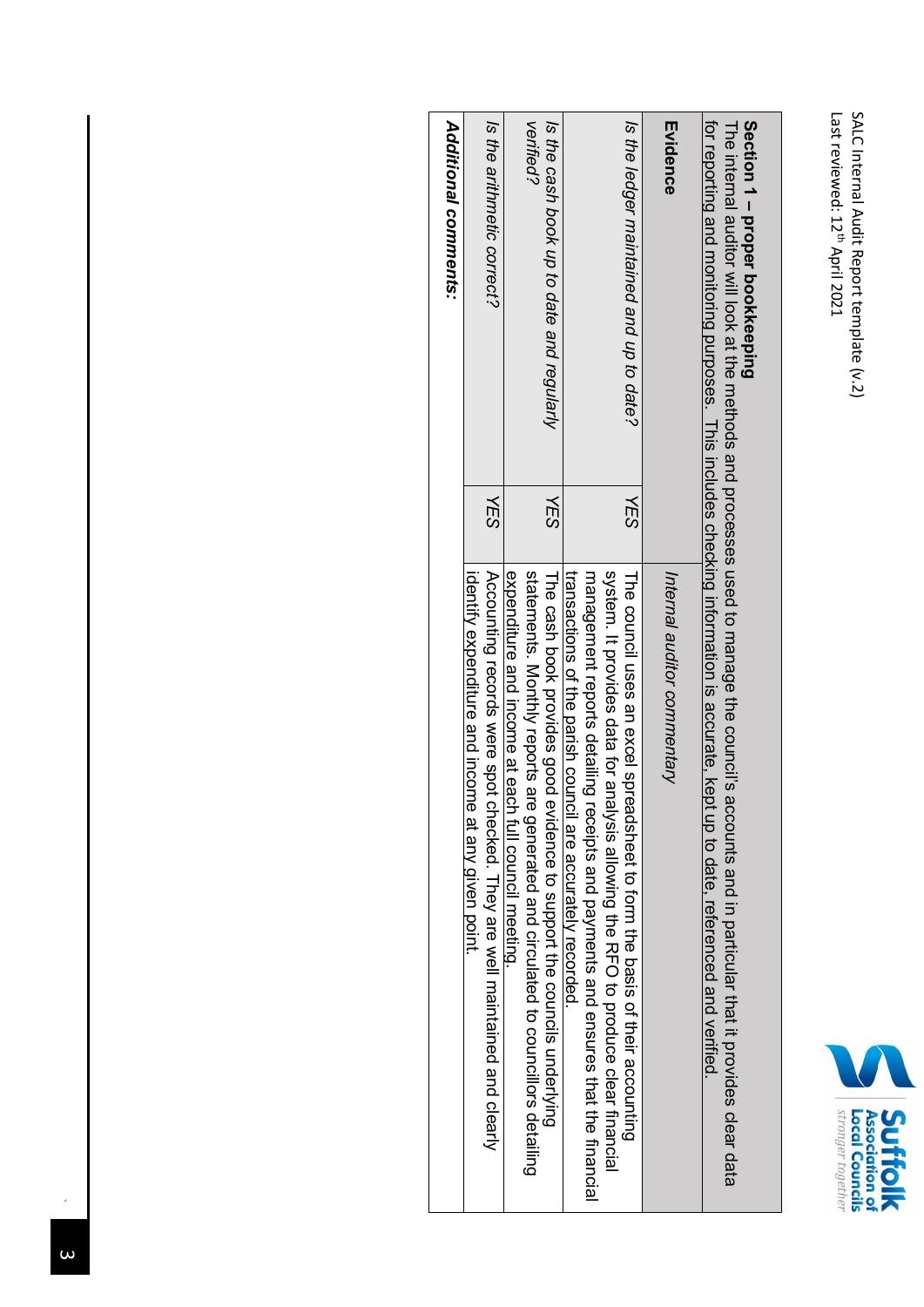

# **Section 2 Financial Regulation and Standing Orders**

Section 2 - Financial Regulation and Standing Orders<br>The internal auditor will check the date the Council carried out its annual review of both Standing Orders and Financial Regulations and in The internal auditor will check the date the Council carried out its annual review of both Standing Orders and Financial Regulations and in

| particular check if these are based on NALC'S latest model which include legislative changes |                                                                                                                                                                                                                                                                                                                                                                                |
|----------------------------------------------------------------------------------------------|--------------------------------------------------------------------------------------------------------------------------------------------------------------------------------------------------------------------------------------------------------------------------------------------------------------------------------------------------------------------------------|
| Evidence                                                                                     | Internal auditor commentary                                                                                                                                                                                                                                                                                                                                                    |
| reviewed annually?<br>Have Standing Orders been adopted, up to date and<br>YES               | are based on the Model Standing Orders produced by NALC IN 2018 which<br>At a meeting on 4 <sup>th</sup> May 2020 the council carried out an annual review of its<br>Standing Orders, these are available to view on the councils website and<br>take into account changes in legislation from those produced in 2013.                                                         |
| annually?<br>Are Financial Regulations up to date and reviewed<br>YES                        | pased on the NALC Model Financial Regulations 2019.<br>4 <sup>th</sup> May 2020. These are<br><b>Comment:</b> Coupcil should be advert to ten society to the square brackes is the discussion it found.<br>Financial Regulations were reviewed and agreed at a council meeting held<br>needed or relevant to the council<br>available to view on the council's website and are |
| Regulations?<br>Has the Council properly tailored the Financial<br>YES                       | The Einancial Regulations have been tailored to the council.                                                                                                                                                                                                                                                                                                                   |
| Officer (RFO)?<br>Has the Council appointed a Responsible Financial<br>YES                   | Cornoll appointed the clerk as the Responsible Financial Officer in<br>acoordance with the councils adopted Financial Regulations (1.8).<br>At a council meeting held $N_{\text{B}}$ Movember 2020 in accordance with Section<br>151 of the Local Government Act 1972 (D) (Financial Administration), the                                                                      |
| Additional comments:                                                                         |                                                                                                                                                                                                                                                                                                                                                                                |

<sup>1</sup> Section 151 Local Government Act 1972 (d) Section 151 Local Government Act 1972 (d)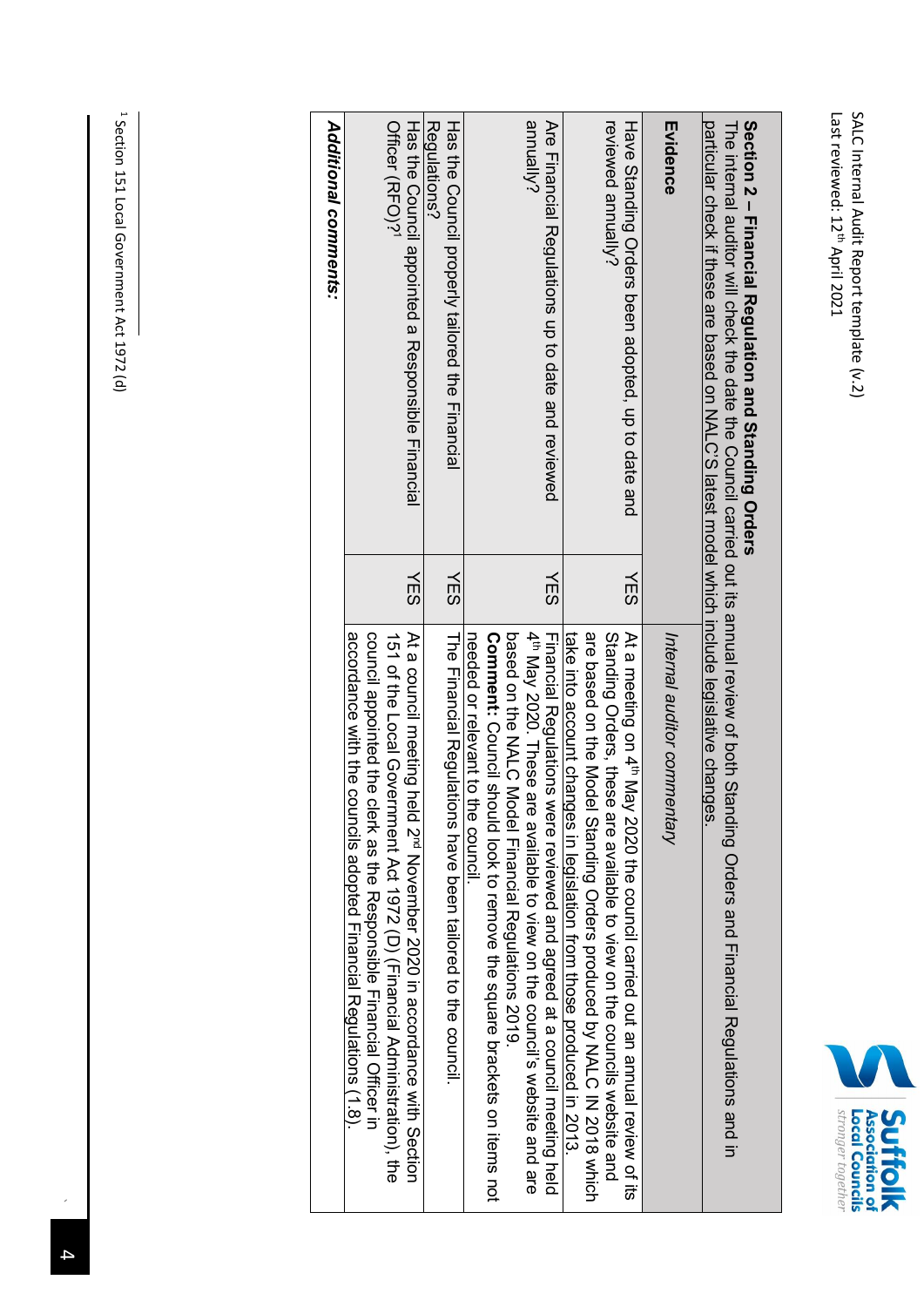

### **Section 3** Section 3 - Payment controls **Payment controls**

managed. The internal auditor will check if the Council has a clear understanding on eligibility in relation to the General Power of Competence made differs from the amount previously agreed. VAT should be clearly identified including evidence that claims have been correctly specifically seek evidence that these have been brought back to the Council for verification purposes especially where the actual payment hangman hat a 137 has held correctly and managed specifically seek evidence that these have been brought back to the Council for verification purposes especially where the actual payment that internal Financial Regulations (FO) are being followed. The internal auditor will examine how regular payments are managed and that internal Financial Regulations (FO) The internal auditor will specifically check bank reconciliation including credit/debit cards and management approval processes and evidence The internal auditor will specifically check bank reconciliation including credit/debit cards and management approval processes and evidence and that s.137 has been correctly applied and managedmanaged. The internal auditor will check if the Council has a clear understanding on eligibility in relation to the General Power of Competence made differs from the amount previously agreed. VAT should be clearly identified including evidence that claims have been correctly are being followed. The internal auditor will examine how regular payments are managed and *.*

| aily tilds a lot aily and politically applica dilation in all and call                                                                   |            |                                                                                                                                                                                                                                                                                                                                                               |
|------------------------------------------------------------------------------------------------------------------------------------------|------------|---------------------------------------------------------------------------------------------------------------------------------------------------------------------------------------------------------------------------------------------------------------------------------------------------------------------------------------------------------------|
| Evidence                                                                                                                                 |            | Internal auditor commentary                                                                                                                                                                                                                                                                                                                                   |
| appropriate authorisation?<br>Is there supporting paperwork for payments with                                                            | 化<br>SS    | to connollors ensure formal approval of expenditure and this is correctly<br>A selection of expenditure items was made, and cross checked against the<br>cash book, invoices and<br>initrad. This demonstrates and the in that that these are area measures in<br>place that help safeguard public money.<br>bank statements. A list of payments is presented |
| Where applicable, are internet banking transactions<br>properly recorded and approved?                                                   | <b>YES</b> | WOrking in line with its own Financial Regulations. A schedule of both due<br>councillors against invoices and authorised demonstrating the council is<br>There is clear evidence<br>of good practice - payments are checked by two                                                                                                                           |
|                                                                                                                                          |            | and retrospective regular backluded to the countries is a burified to the council for approval<br>at each meeting. This is also published on the council's website                                                                                                                                                                                            |
| Is VAT correctly identified , recorded and claimed within<br>time limits?                                                                | VES        | The claim for the period<br>£3,915.41 was made to HM Revenue & Customs<br>of 01/04/2010 to 21/03/2020 in the sum of                                                                                                                                                                                                                                           |
| applied correctly? <sup>2</sup><br>Competence (GPOC) and is there evidence this is being<br>Has the Council adopted the General Power of | <b>N/A</b> | The council does not use the General Power of Competence.                                                                                                                                                                                                                                                                                                     |
|                                                                                                                                          |            |                                                                                                                                                                                                                                                                                                                                                               |

<sup>2</sup> Localism Act Localism Act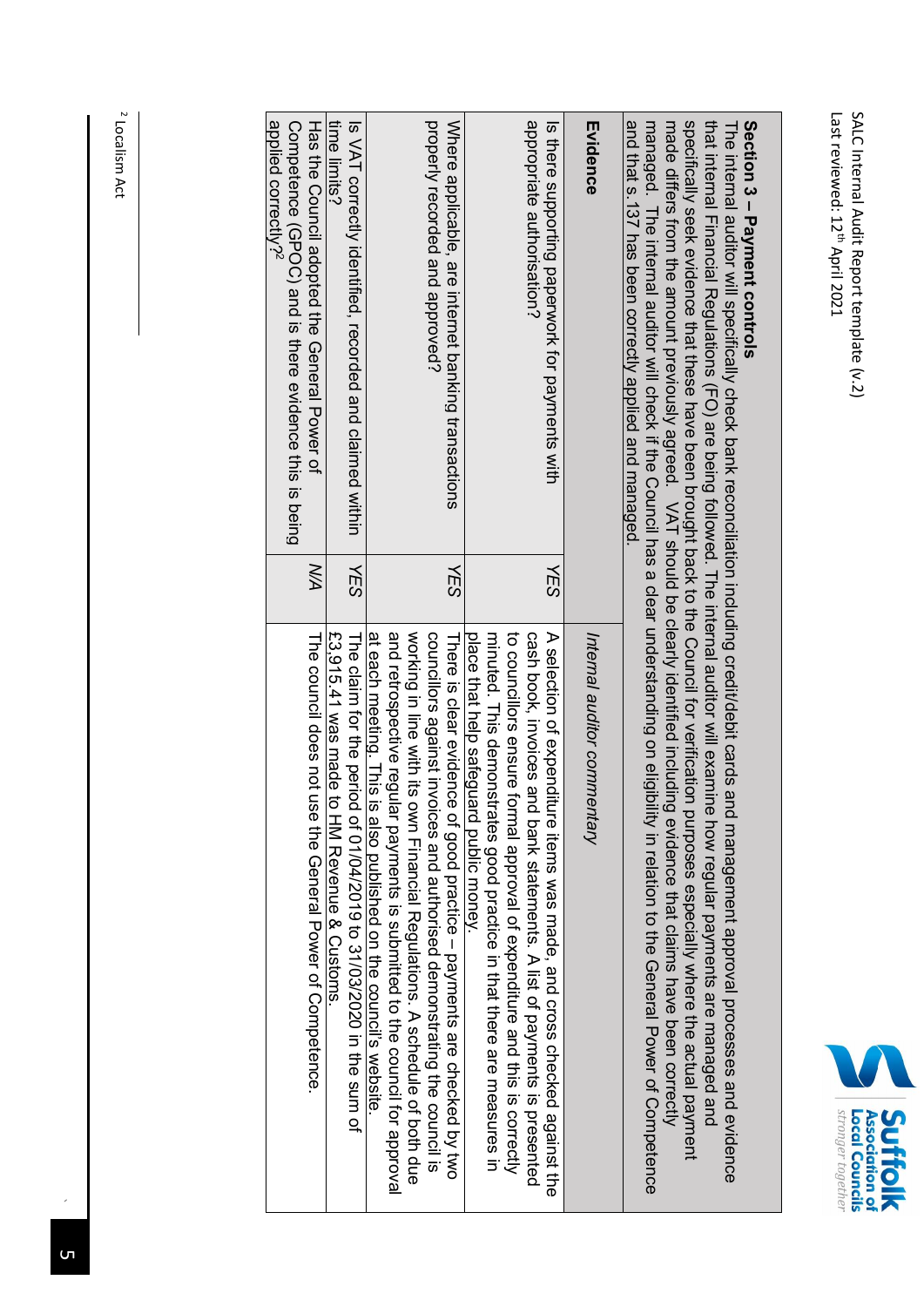| igle<br>Ξ<br>эдесп | 10201<br><u>iour</u><br>Ŕ | SSS<br><u>iailo:</u><br>I |  |
|--------------------|---------------------------|---------------------------|--|

| Additional comments: The council clearly understands s137 and uses the power appropriately | with agreements?<br>principal sums in respect of loans paid in accordance | Where applicable, are payments of interest and | electorate? | minuted and is there evidence of direct benefit to                | Are payments under s.137 <sup>3</sup> separately recorded,                 |
|--------------------------------------------------------------------------------------------|---------------------------------------------------------------------------|------------------------------------------------|-------------|-------------------------------------------------------------------|----------------------------------------------------------------------------|
|                                                                                            |                                                                           |                                                |             |                                                                   | <b>YES</b>                                                                 |
|                                                                                            |                                                                           | The council has no sucl<br>h Ioans             |             | value of £2,895.00 and<br>are in accordance with statutory limits | Six s. 137 payments were identified for the year under review to the total |

# **Section 4 Risk management**

**Section 4 – Risk management**<br>The internal auditor will expect to find evidence of the management of risks from identification of what those are for each individual Council The internal auditor will expect to find evidence of the management of risks from identification of what those are for each individual Council

|                                                                                                                                                                                    |            | יוופ ווופוווס מסמונט וואון בצ'אפני מיווויס באומים היים ומספרוופון מיוויס ווסוויס ומומינוסים אוומי הוספר מוכי מ<br>through to how will be been appropriated that these a plate to minique these a paral that these pase been also been alonoved by the Connulum through the Series when the contribute on the face will be computed by the condit                          |
|------------------------------------------------------------------------------------------------------------------------------------------------------------------------------------|------------|---------------------------------------------------------------------------------------------------------------------------------------------------------------------------------------------------------------------------------------------------------------------------------------------------------------------------------------------------------------------------|
| Evidence                                                                                                                                                                           |            | Internal auditor commentary                                                                                                                                                                                                                                                                                                                                               |
| Is there evidence of risk assessment documentation?                                                                                                                                | YES        | details high; Hedium and low risks to the council and shows clear and<br>would prevent a smaller relevant body from functioning. The document<br>consisteration rase of the good decision race and decision making.<br>connolion 1s, February 2021 and covers in general terms the matters which<br>This was considered for the period under review at the meeting of the |
| managed?<br>Is there evidence that risks are being identified and                                                                                                                  | <b>YES</b> | take during the year in order to avoid financial consecuences.<br>financial risks and has considered what actions of closions it needs to<br>There is evidence that the council has taken action to identify and assess                                                                                                                                                   |
| snnual basis?<br>and fidelity guarantee and has been reviewed on an<br>Does the Council have appropriate and adequate<br>insurance cover in place for employment, public liability | YES        | m10m and Fidelity Guarantee m250k.<br>cover of the following: Public Liability f.10m; Public / Products Liability<br>Council has insurance in<br>n place under a BHIB Policy which shows core                                                                                                                                                                             |

part of its area, or all or some of its inhabitants. *part of its area, or all or some of its inhabitants.statutory expenditure. The basic power is for a local council to spend money (subject to the statutory limit Section 137 of the Local Government Act 1972 ("the 1972 Act") enables local councils to spend a limited amount of money for purposes for which t– of £8.12 per elector) on purposes for the direct benefit of its area, or hey have no other specific* 

س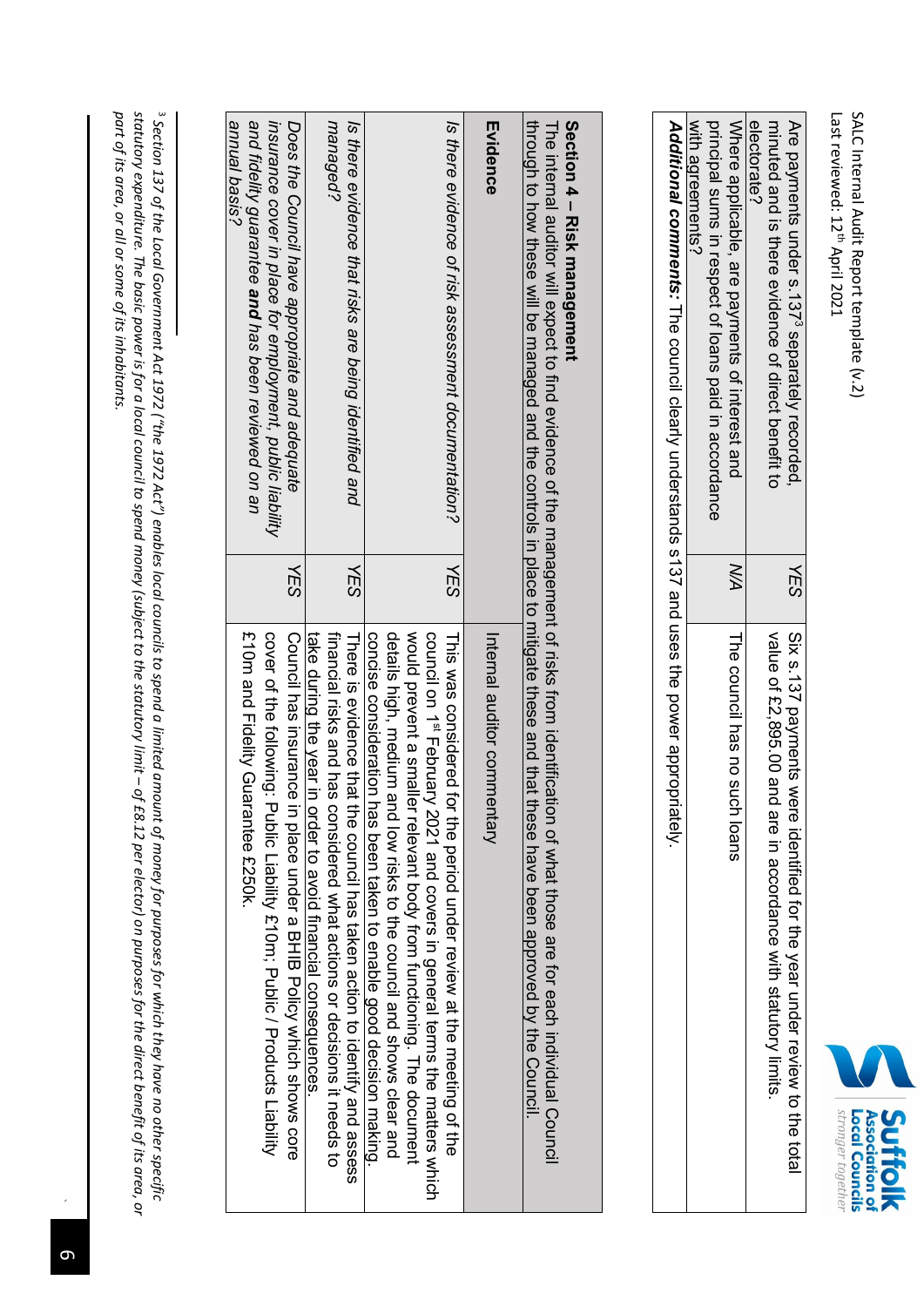| ë<br>reviewed: 12<br>ر<br>≏<br>$\overline{a}$<br>l<br>ーワイー<br>Ş | ֧֓׆֚<br>׆<br>'וורבו ווסו<br>:<br>?<br>?<br>こくこ<br>こうろうし<br>:<br>הר<br>į<br>こくにく |
|-----------------------------------------------------------------|---------------------------------------------------------------------------------|
|-----------------------------------------------------------------|---------------------------------------------------------------------------------|



|                                                                                                   |     | The level of Fidelity Guarantee meets recommended guidelines which                             |
|---------------------------------------------------------------------------------------------------|-----|------------------------------------------------------------------------------------------------|
|                                                                                                   |     | advises that cover should be at least the sum of the year-end balances plus                    |
|                                                                                                   |     | 50% of the precept / grants                                                                    |
| Evidence that internal controls are documented and                                                | YES | At a full council meeting<br>on 3 <sup>rd</sup> August 2020, then again on the 7 <sup>th</sup> |
| regularly reviewed <sup>4</sup>                                                                   |     | December 2020 it was exidenced that the connuit lives been agreed then                         |
|                                                                                                   |     | Statement of Internal Control in accordance with the Accordist and Audit                       |
|                                                                                                   |     | Regulations 2015. This<br>clearly demonstrates public finances are                             |
|                                                                                                   |     | adequately protected and managed and evidence necessary steps have                             |
|                                                                                                   |     | been taken to mitigate any risks identified. Documentation to support                          |
|                                                                                                   |     | control procedures adopted by the council for payments helps protect the                       |
|                                                                                                   |     | RFO and fulfils an internal control objective                                                  |
| Evidence that a review of the effectiveness of internal                                           | 化SS | The effectiveness of internal audit was covered by full council and                            |
| audit has been carried out during the year <sup>2</sup>                                           |     | approved at a meeting on 3 <sup>rd</sup> August 2020. By reviewing the terms of                |
|                                                                                                   |     | reference and effectiveness for internal audit the council has followed                        |
|                                                                                                   |     | guidance and demonstrates that it recognises that the function of the                          |
|                                                                                                   |     | internal audit is to test and report to the authority on whether its system of                 |
|                                                                                                   |     | internal control is adequate                                                                   |
| Additional comments: In accordance with proper practices the council has demonstrated i           |     | t has taken steps to manage key risks in a way it                                              |
| can plastify to a level which is to a detailed by transfering the risks and taking out insurance. |     |                                                                                                |

4 5 Accounts and Audit Regulations Governance and Accountability Guide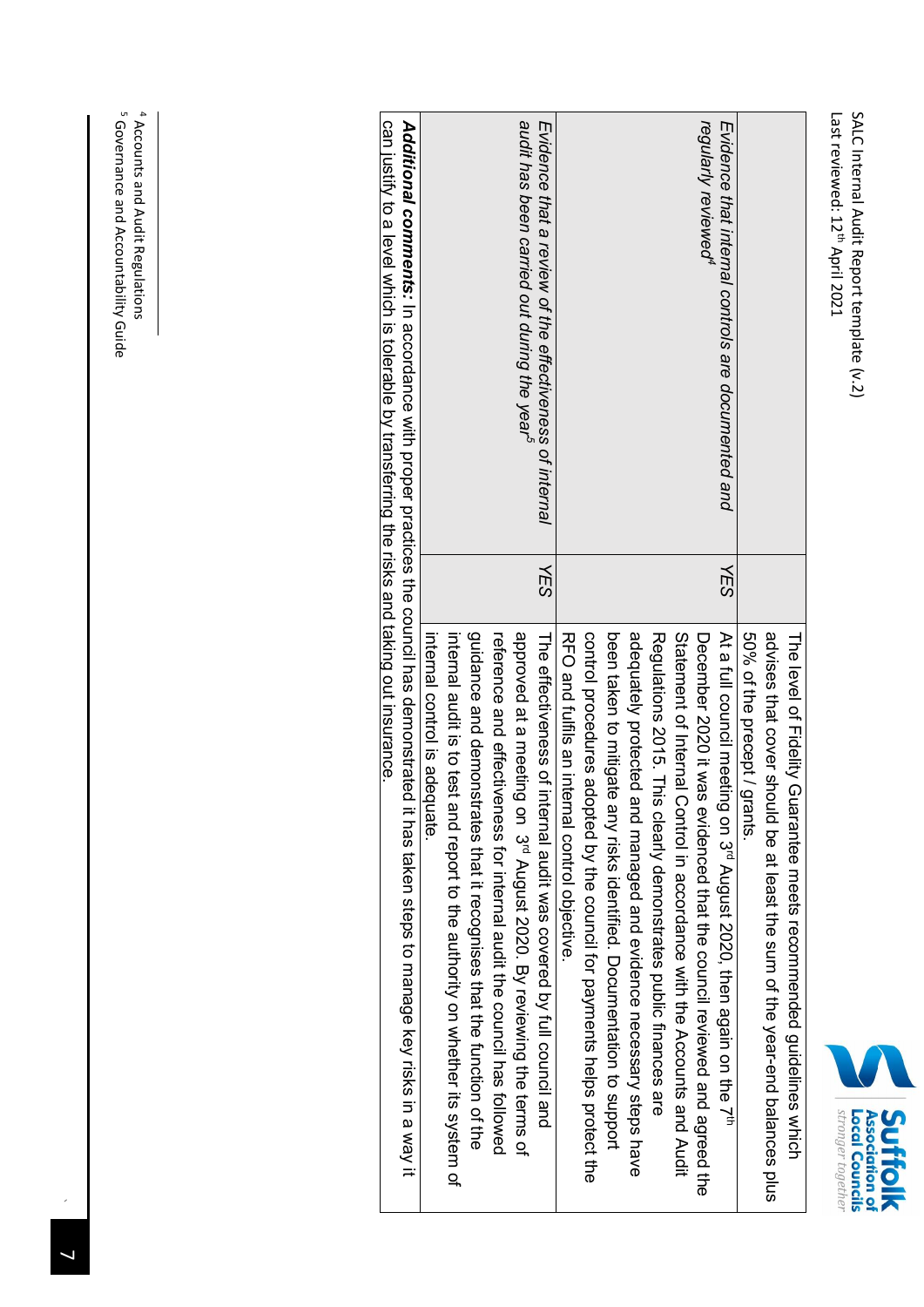

## **Section 5 – Budgetary controls**

The internal auditor will seek verification that budgets are properly prepared, agreed and monitored. In particular they will look for evidence of good practice in that the key stages of the budgetary process have been followed The internal auditor will seek verification that budgets are properly prepared, agreed and monitored. In particular they will look for evidence of

| good practice in that the key stages of the budgetary process have been followed |                                                                                                                                                                                                                                         |
|----------------------------------------------------------------------------------|-----------------------------------------------------------------------------------------------------------------------------------------------------------------------------------------------------------------------------------------|
| Evidence                                                                         | Internal auditor commentary                                                                                                                                                                                                             |
| Verify that budget has been properly prepared and<br>ΥES                         | The budgt tor the Sear 2020/2021 in the sum of 22,000 was approved by                                                                                                                                                                   |
| agreed                                                                           | full council at a meeting<br>on 6 <sup>m</sup> January 2020                                                                                                                                                                             |
| Verify that the precept amount has been agreed in full<br>YES                    | The precept was set at £22,000 and formally approved at a meeting of full                                                                                                                                                               |
| Council and clearly minuted                                                      | council on 6 <sup>th</sup> January 2020                                                                                                                                                                                                 |
| Regular reporting of expenditure and variances from<br>YES                       | In accordance with the Internal Control statement and the councils own                                                                                                                                                                  |
| budget                                                                           | Standing Orders the council receives a mondated expenditure report                                                                                                                                                                      |
|                                                                                  | alongside bank statements detailing spend versus budget.                                                                                                                                                                                |
| Reserves held - general and earmarked <sup>e</sup><br><b>NES</b>                 | The councils final accounts show general reserves in the sum of                                                                                                                                                                         |
|                                                                                  | $E31,471.04$ with earmarked reserves in the sum of $E22,530.00$ . Proper                                                                                                                                                                |
|                                                                                  | practice states that it is regarded as acceptable for a councils general (non-                                                                                                                                                          |
|                                                                                  | earmarked reverice) reserves to pe edual to 2 to 1 2 months of net revenue                                                                                                                                                              |
|                                                                                  | expenditure. There is no upper limit for earmarked reserves, but they                                                                                                                                                                   |
|                                                                                  | should be held for genuine and interned paraboses and their level subject to                                                                                                                                                            |
|                                                                                  | regular review and justification (at least annually)                                                                                                                                                                                    |
| <b>Additional comments:</b>                                                      |                                                                                                                                                                                                                                         |
|                                                                                  | Buggetar The Council showed powers to be faceward produced to the reconnected key stages as to the produced to the productive of the verifiesh $\mu$ and $\mu$ and $\mu$ and $\mu$ and $\mu$ and $\mu$ and $\mu$ and $\mu$ and $\mu$ an |
|                                                                                  |                                                                                                                                                                                                                                         |

namely:

- Decide the form and level of detail in the budget Decide the form and level of detail in the budget
- Review the current year budget and spending Review the current year budget and spending
- Assess levels of income Assess levels of income
- Provide for contingencies and consider needs of reserves Provide for contingencies and consider needs of reserves
- Approve the budget Approve the budget

<sup>6</sup> In accordance with proper practices, the generally accepted minimum level of a Smaller Authority's General Reserve is that this should be maintained at between three (3) and twelve (12) months of Net Revenue Expenditure between three (3) and twelve (12) months of Net Revenue ExpenditureIn accordance with proper practices, the generally accepted minimum level of a Smaller Authority's General Reserve is that this should be maintained at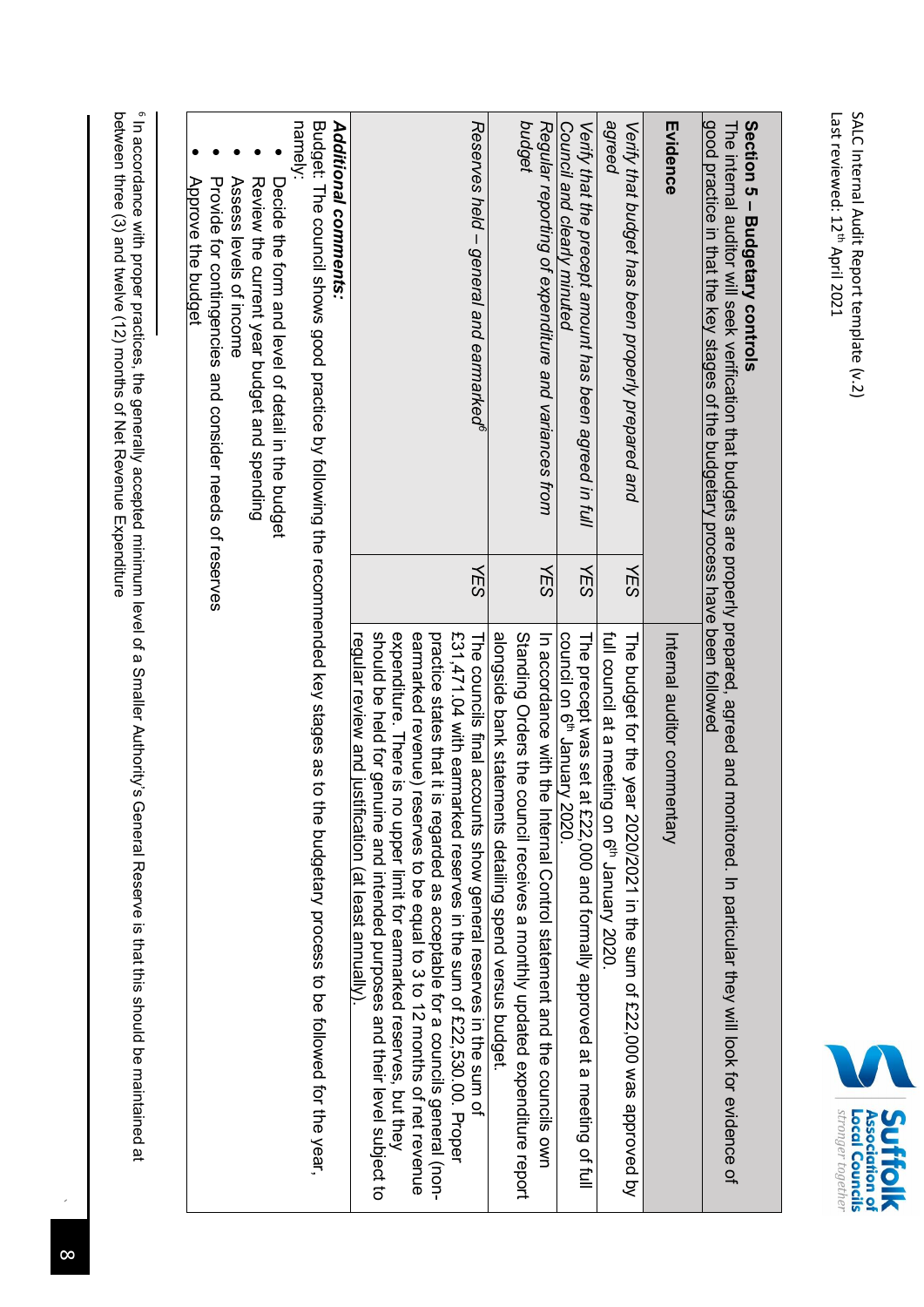Last reviewed: 12 SALC Internal Audit Report template (v.2) s April 2021



- Confirm the precept or rates and special levies and Confirm the precept or rates and special levies and
- Review progress against the budget regularly throughout the year Review progress against the budget regularly throughout the year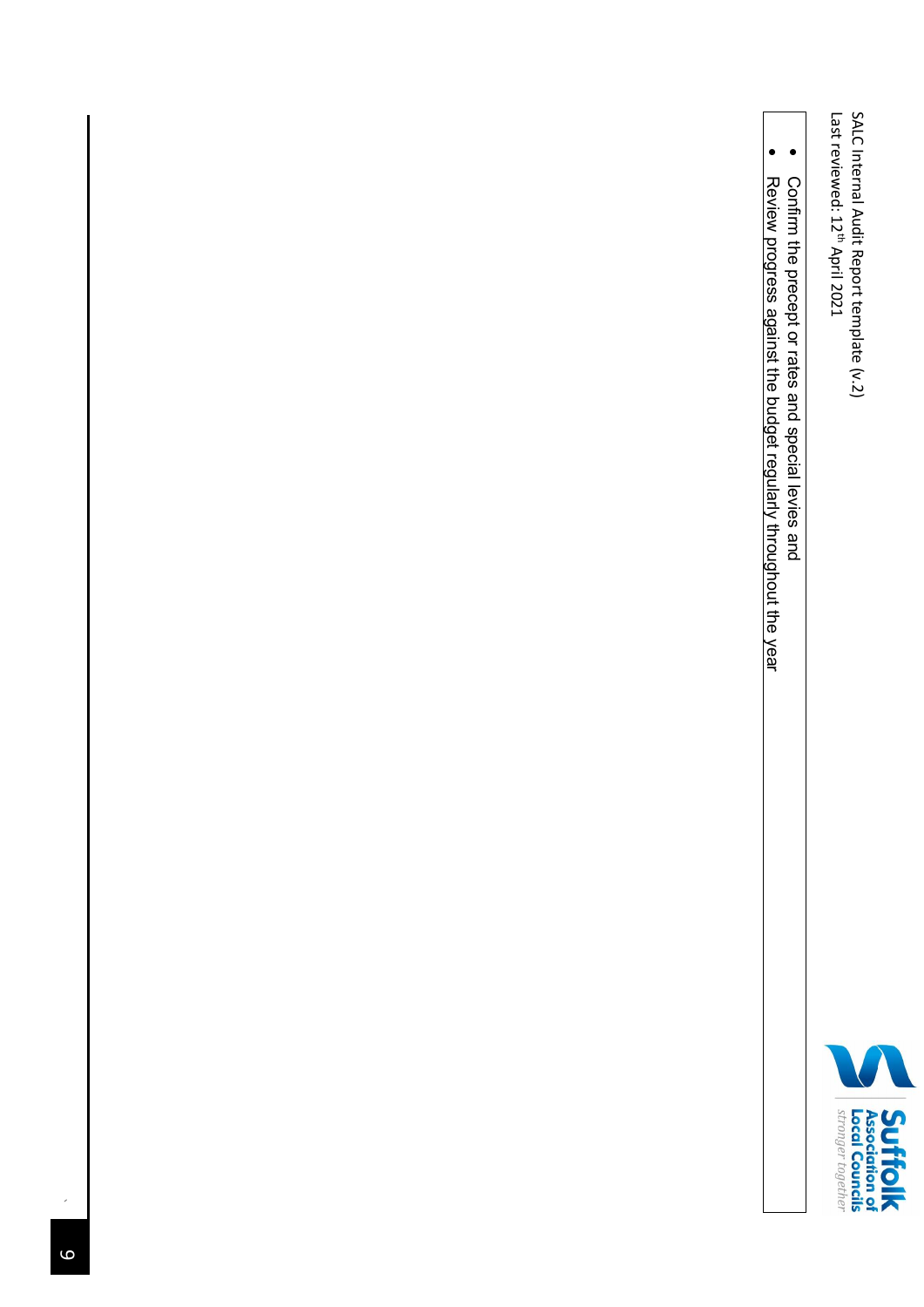

## **Section 6** Section 6 - income controls **income controls**

The internal auditor will seek evidence to ensure income is correct managed The internal auditor will seek evidence to ensure income is correct managed - recorded, banked and reported and test mechanisms used to recorded, banked and reported and test mechanisms used to achieve this.

| achieve this                                                                       |            |                                                                                                                                                                                                                                                                                                                           |
|------------------------------------------------------------------------------------|------------|---------------------------------------------------------------------------------------------------------------------------------------------------------------------------------------------------------------------------------------------------------------------------------------------------------------------------|
| Evidence                                                                           |            | Internal auditor commer<br>ntary                                                                                                                                                                                                                                                                                          |
| Is income properly recorded and promptly banked?                                   | YES        | statement and count of on in order. In accordance with proper practices the<br>accounted for.<br>to day entries of all sums of money and that income received is properly<br>Several terms were cross checked against the cash book and pank<br>Responsible Financial Officer ensures that accounting records contain day |
| Is income reported to full council?                                                | <b>YES</b> | Income received is reported to full council within the monthly financial<br>reports and itemised within the minutes                                                                                                                                                                                                       |
| Does the precept recorded agree to the Council Tax                                 | <b>YES</b> | The council received a I<br>precept of £22,000 during the year under review in                                                                                                                                                                                                                                            |
| Authority's notification?                                                          |            | April and September.                                                                                                                                                                                                                                                                                                      |
| accordance with the Regulations?<br>If appropriate, are CIL reporting schedules in | YES        | CIL funds for the year under review show income received of £28,837.65.<br>In accordance with the<br>Regulations the proportion of CIL funds received                                                                                                                                                                     |
| Is CIL income reported to the council?                                             | XД         | have been specifically allocated within the earmarked reserves                                                                                                                                                                                                                                                            |
| Does unspent CIL income form part of earmarked<br>reserves?                        | YES        | Construir as complied with its acty to produce an annual report that details<br>the amount of CIL funds<br>received and spent. The annual report for the year                                                                                                                                                             |
| Has an annual report been produced?                                                | <b>NES</b> | was verified by the internal auditor and the council understands that it<br>ending 31 <sup>st</sup> March 2021<br>showing income received and retained balances                                                                                                                                                           |
| Has it been published on the authority's website?                                  | XД         | should comply with its d<br>ruty to upload the annual report onto its website.                                                                                                                                                                                                                                            |
| Additional comments:                                                               |            |                                                                                                                                                                                                                                                                                                                           |

<sup>7</sup> Community Infrastructure Levy Regulations 2010 Community Infrastructure Levy Regulations 2010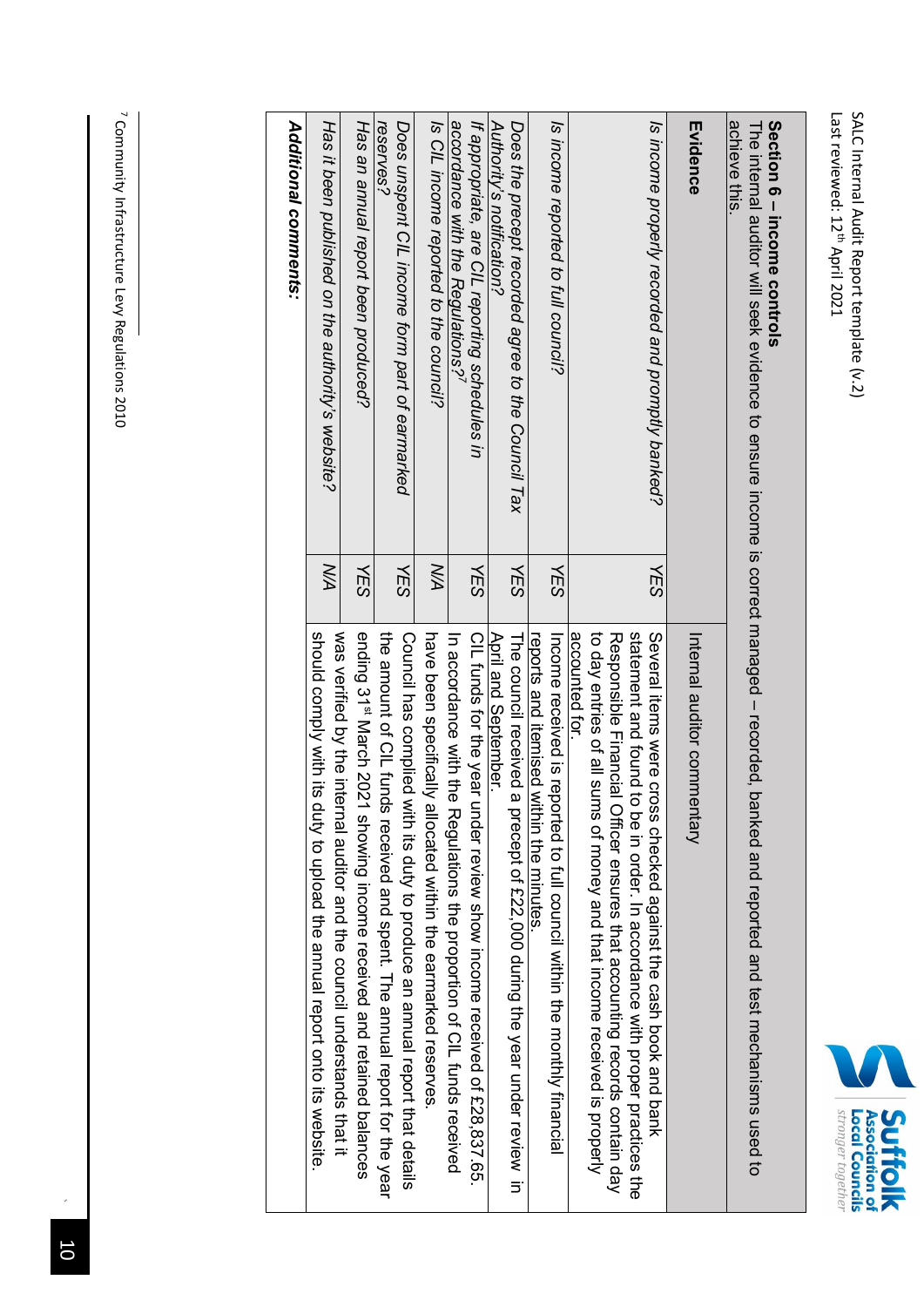

#### **Section 7 – petty cash**

**IID fo date** The Internal Auditor will seek evidence that the Council has followed its own policies, procedures and verification processes up to date. and that these are

| nh ng dia                                                        |           |                                                    |
|------------------------------------------------------------------|-----------|----------------------------------------------------|
| Evidence                                                         |           | Internal auditor commer<br>han                     |
| Is petty cash in operation?                                      | <b>NA</b> | A petty cash system is not operated by the council |
| place?<br>If appropriate, is there an adequate control system in | XХ        |                                                    |
| Additional comments:                                             |           |                                                    |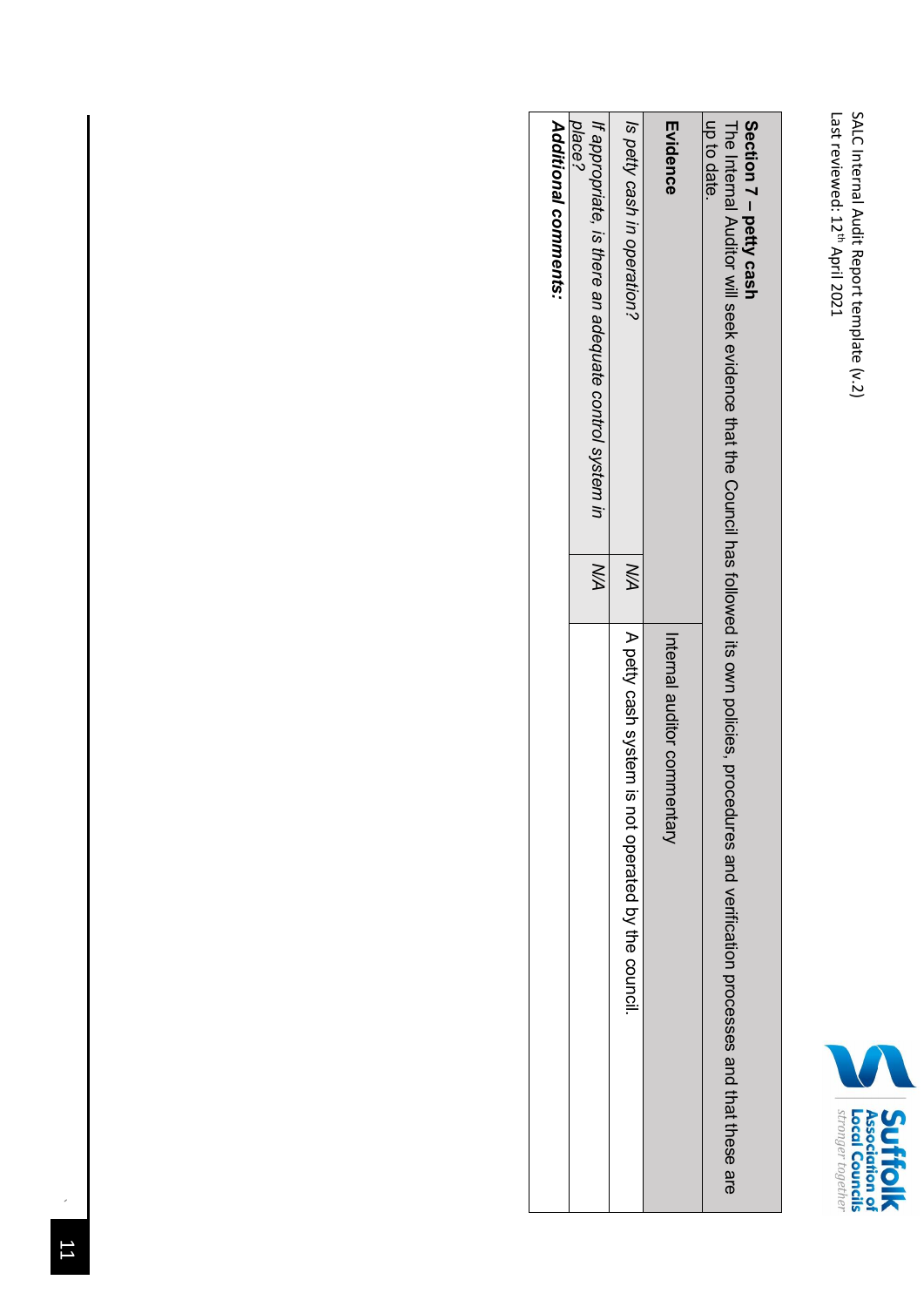The Pension Regulator – website click here

| Ш<br>Ġ<br>ζ<br>Ğ<br>Igr | š<br>ý<br>Ê<br>ŏ<br><b>SIGHE</b><br>ounc. |  |
|-------------------------|-------------------------------------------|--|

#### **Section 8 – Payroll controls**

Last reviewed: 12

April 2021

SALC Internal Audit Report template (v.2) s

SALC Internal Audit Report template (v.2)

The Internal Auditor will check salaries are approved in accordance with PAYE, NI, Pension and that there is a clear understanding that the<br>clerk is not self-employed. If the Clerk was recruited after 1<sup>st</sup> April 201, evid The Internal Auditor will check salaries are approved in accordance with PAYE, NI, Pension and that there is a clear understanding that the requirements for the statement of employment, Induction, probation periods and training requirements. The Internal Auditor will also review clerk is not self-employed. If the Clerk was recruited after 1<sup>st</sup> April 201, evidence will be required to show compliance with the new

| how payroll is managed including evidence of approval of payslips                                                |            | iegalierineite for eie staterineit of erriptyrineit, indectori, procedent periode and equitarierineite. The internation will also review                                           |
|------------------------------------------------------------------------------------------------------------------|------------|------------------------------------------------------------------------------------------------------------------------------------------------------------------------------------|
| Evidence                                                                                                         |            | Internal auditor commentary                                                                                                                                                        |
| Do all employees have contracts of employment?                                                                   | XД         | Council had 2 employees on its payroll at the period end of 31 <sup>st</sup> March 2021.                                                                                           |
| Has the Council approved salary paid?                                                                            | <b>YES</b> | evidence contirms sala<br>Employment contract was not reviewed during the internal audit, but<br>read providents are addroised by full council. The                                |
| Minimum wage paid?                                                                                               | $\lesssim$ | connicil within the budget<br>remuneration payable to the employee has been approved in advance by the<br>setting process                                                          |
| and payments to the council? Does this include a<br>Are arrangements in place for authorising of the payroll     | <b>NES</b> | guidelines. There are suitable payroll arrangements in place which ensures<br>The payroll function is operated in accordance with HM Revenue & Customs                             |
| spplied?<br>verification process for agreeing rates of pay to be                                                 |            | associated liabilities and as such the council has complied with its duties<br>the accuracy and legitimacy of payments of salaries and wages, and<br>under employment legislation. |
| Do salary payments include deductions for PAYE/NIC?                                                              | <b>YES</b> | In accordance with proper practices, PAYE taxes and employee<br>and                                                                                                                |
| Is PAYE/NIC paid promptly to HMRC?                                                                               |            | employer National Instrustore contributions (NIC) are calculated<br>recorded. Deductions are paid to HM Revenue and Customs<br>and                                                 |
| Is there evidence that the Council is aware of its                                                               | <b>NES</b> | It is noted a declaration of compliance was signed in September 2017.                                                                                                              |
| operation? <sup>8</sup><br>pension responsibilities? Are pension payments in                                     |            | Vears<br><b>Comment: Council sho</b><br>uld provide a re-declaration of compliance every 3                                                                                         |
| Are there any other payments (e.g.: expenses) and are                                                            | <b>NES</b> | Any additional costs / expenses incurred by the clerk are reported to full                                                                                                         |
| these reasonable and approved by the Council?                                                                    |            | council                                                                                                                                                                            |
| Additional comments: For reference, council should note the changes in the Practitioners                         |            | Guide for 2020 on the treatment of what can be                                                                                                                                     |
| inded as employment expenses within the Annual Governance and Accountability Guide                               |            | 2020. If applicable, any working trom home                                                                                                                                         |
| payments are not to be included within Staff Costs and should be allocated within All Other Payments on the AGAR |            |                                                                                                                                                                                    |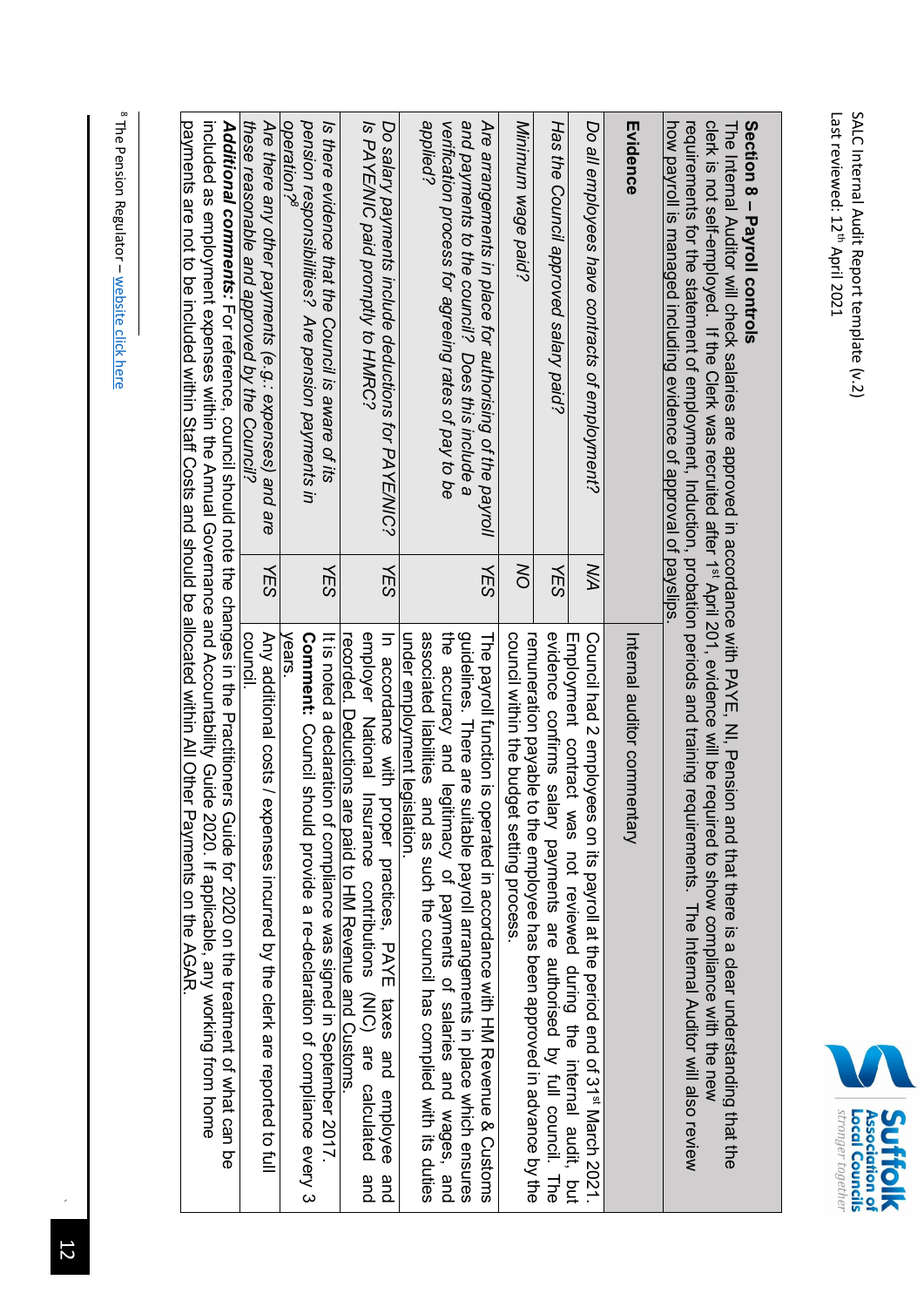

#### **Section 9** Section 9 - Asset control **Asset control**

location and value. This extends to checking policies (with evidence of review) and that the Council has applied the documented approach in<br>practice. The Internal Auditor will check not only valuation processes but the exi The Internal Audit will be seeking to establish if there is a list of assets in accordance with proper practices including the date of acquisition, The Internal Audit will be seeking to establish if there is a list of assets in accordance with proper practices including the date of acquisition, practice. The Internal Auditor will check not only valuation processes but the existence of reserve budgets for depreciation location and value. This extends to checking policies (with evidence of review) and that the Council has applied the documented approach in and adequacy of

| insurance. A clear audit trail should be available when items are purchased including minutes to evidence approval                      |                   |                                                                                                                                                                                                                                                                                                                                                                                                                                                                                                                                                                         |
|-----------------------------------------------------------------------------------------------------------------------------------------|-------------------|-------------------------------------------------------------------------------------------------------------------------------------------------------------------------------------------------------------------------------------------------------------------------------------------------------------------------------------------------------------------------------------------------------------------------------------------------------------------------------------------------------------------------------------------------------------------------|
| Evidence                                                                                                                                |                   | Internal auditor commentary                                                                                                                                                                                                                                                                                                                                                                                                                                                                                                                                             |
| practices? <sup>y</sup><br>it owns and manage this in accordance with proper<br>Does the Council maintain a register of material assets | <b>YES</b>        | assets provided 19/20. The website is £10 m a document dated 19/20.<br>remit for maintenance a<br>The Asset Reqister lists<br>nd ownership. It is noted the declared value for all<br>iteris under insurance that tail within the councils                                                                                                                                                                                                                                                                                                                              |
| msurance purposes may differ)<br>Are the value of the assets included? (note value for                                                  | YES               | assumed the document<br>As detailed belox, it is document xas reviewed 4 th May 2020, so it is<br>published was not the current register.                                                                                                                                                                                                                                                                                                                                                                                                                               |
| available?<br>Are records of deeds, articles, land registry title number                                                                | $\overline{\sim}$ | £103,380 giving a difference of £1,891.25.<br><b>Comment:</b> The AGAR details a figure of total fixed assets at a value of                                                                                                                                                                                                                                                                                                                                                                                                                                             |
| Is the asset register up to date and reviewed annually?                                                                                 | YES               | at its meeting on 4" May 2020 confirming it covers assets within the<br>ownership or responsibility of the council<br>The Asset Register was reviewed, amended and signed off by the council                                                                                                                                                                                                                                                                                                                                                                            |
| Cross checking of insurance cover                                                                                                       | <b>YES</b>        | Contents have been given a value in accordance with the policy held.                                                                                                                                                                                                                                                                                                                                                                                                                                                                                                    |
|                                                                                                                                         |                   | used, that method of valuation has been applied consistently and if / where amended it wing theed to wind if and the step and provide explanation is the mater of the step and the step and the step and the step and the step<br>Additional consitivity to reference on the and of the and the didding one in Governance and Acconduct and Acconduct Stripgitions for the and Acconduct Stripgition on the and $\mu$<br>England (March 2019) regarding valuation of assets and ensured that where the acquisition value of the asset at the time of first recording is |

9 Governance and Accountability for Smaller Authorities in England – March 2019

changes in value to any previously recorded assets.

changes in value to any previously recorded assets.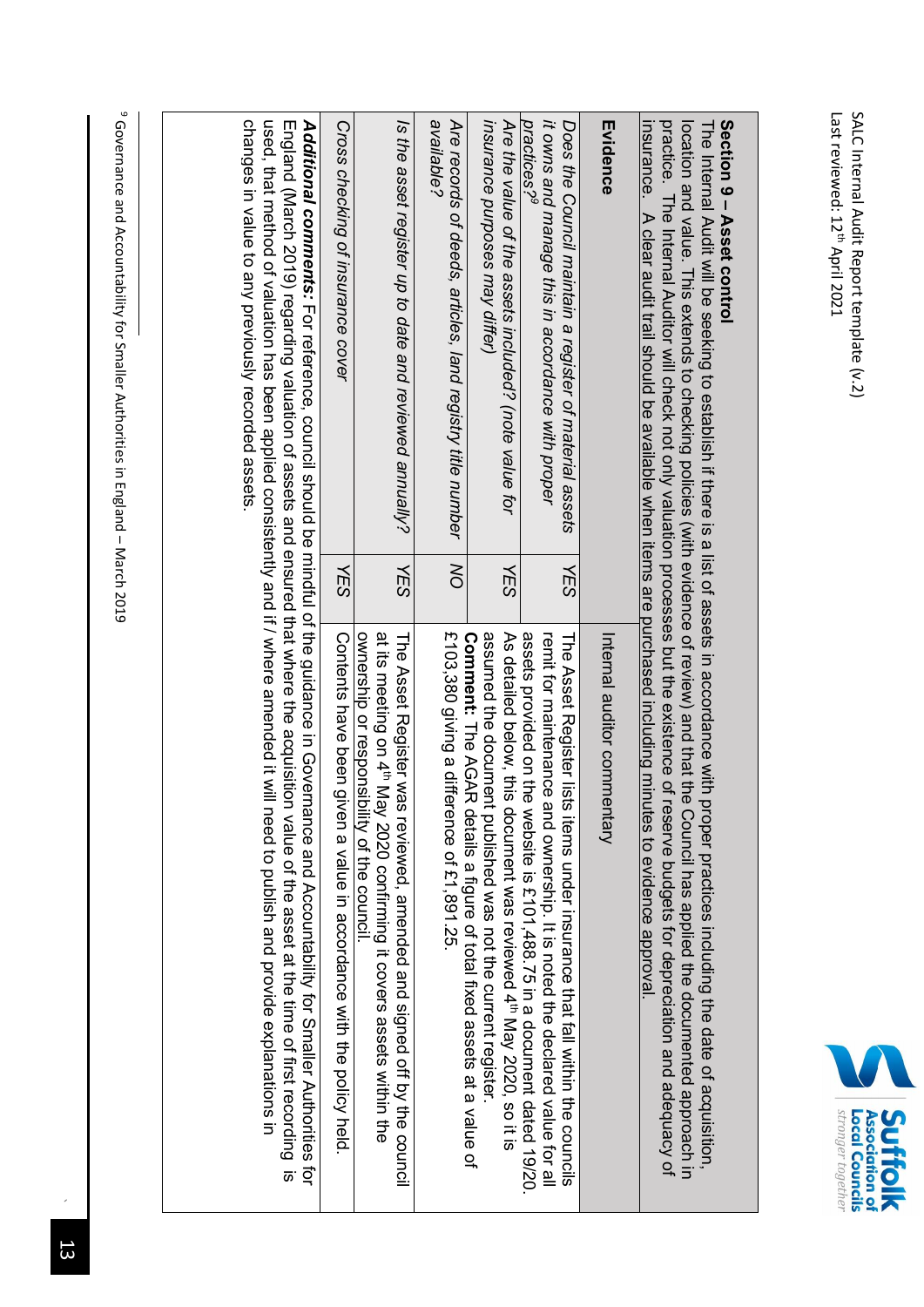| uchol r reli<br>ーフハマー<br>ر<br>S<br>$+$ juwo.<br>יוממר |
|-------------------------------------------------------|
|-------------------------------------------------------|



## **Section 10** Section 10 - bank reconciliation **bank reconciliation**

The internal auditor will seek to establish that the Council understands and can evidence good practice and internal control mechanisms in The internal auditor will seek to relation to bank reconciliation. establish that the Council understands and can evidence good practice and internal control mechanisms in

| relation to bank reconciliation                                                                          |            | $\mathbf$                                                                                                                                                                                                                                                                                                                  |
|----------------------------------------------------------------------------------------------------------|------------|----------------------------------------------------------------------------------------------------------------------------------------------------------------------------------------------------------------------------------------------------------------------------------------------------------------------------|
| Evidence                                                                                                 |            | Internal auditor commentary                                                                                                                                                                                                                                                                                                |
| reconciled with the cash book and cover every account?<br>Is bank reconciliation regularly completed and | VES        | within the detailed financial reports submitted to convictions for each<br>the cash sheets. There are consistent monthly reports of bank balances<br>meeting.<br>Bank Reconcillations are completed on a duarterly basis and reconcille with                                                                               |
| Do bank balances agree with bank statements?                                                             | <b>YES</b> | accounts stood at £54,001.04<br>Bank balances agree with the bericd statenes is and, as at year end<br>(31 <sup>st</sup> March) for the period under review the balance across the council's                                                                                                                               |
| Is there regular reporting of bank balances at Council<br>meetings?                                      | <b>NES</b> | and payments.<br>monitoring of cash flows<br>Financial reports are submitted to council monthly in the form of receipts<br>reconcilation is a key key tool or management assists systems in the regular<br>The consisting a ware that in accordance with proper practices, the park<br>and therefore aids decision making. |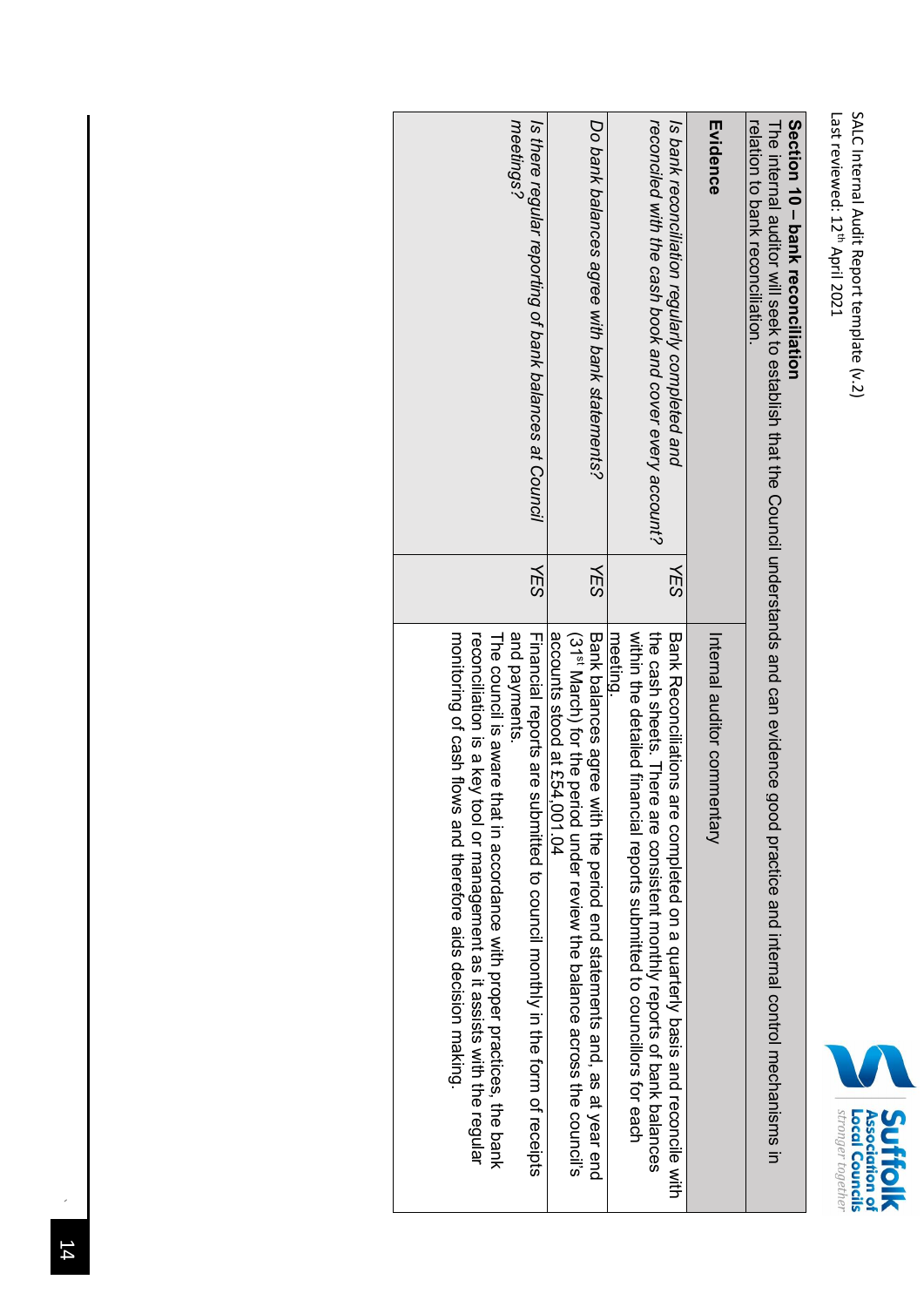Last reviewed: 12 SALC Internal Audit Report template (v.2) s April 2021



| Ž                    |
|----------------------|
|                      |
|                      |
|                      |
|                      |
|                      |
|                      |
|                      |
| $\ddot{\phantom{a}}$ |
|                      |
|                      |
| ì                    |
| i                    |
|                      |
| ì                    |
|                      |
| ֧֓                   |
|                      |

| Evidence                                                                                                                                                                                       |            | Internal auditor commentary                                                                                                                                                                                                                                                                                                                                                                                                                                                                                                       |
|------------------------------------------------------------------------------------------------------------------------------------------------------------------------------------------------|------------|-----------------------------------------------------------------------------------------------------------------------------------------------------------------------------------------------------------------------------------------------------------------------------------------------------------------------------------------------------------------------------------------------------------------------------------------------------------------------------------------------------------------------------------|
| Are appropriate accounting procedures used?                                                                                                                                                    | <b>YES</b> | to be in order.<br>Accounts are produced on a receipts and payments basis and all are found                                                                                                                                                                                                                                                                                                                                                                                                                                       |
| Financial trail from records to presented accounts                                                                                                                                             | <b>YES</b> | presented for the internal auditor to review<br>The end of year accou<br>ints and supporting documentation were well                                                                                                                                                                                                                                                                                                                                                                                                              |
| been completed?<br>Has the appropriate end of year AGAR' <sup>o</sup> documents                                                                                                                | <b>YES</b> | Section 1 The Annual<br>Accounting Statement<br>Governance Statement and Section 2 The<br>have been completed                                                                                                                                                                                                                                                                                                                                                                                                                     |
| correctly declared itself exempt?<br>Did the Council meet the exemption criteria and                                                                                                           | XХ         |                                                                                                                                                                                                                                                                                                                                                                                                                                                                                                                                   |
| public right as required by the Accounts and Audit<br>demonstrate that it correctly provided for the exercise of<br>Regulations 2015?<br>During the period in question did the small authority | YES        | used by the council.<br>EXercise of Public Rights for the period under review on the public website<br>The internal auditor was able to find details of the arrangements for the                                                                                                                                                                                                                                                                                                                                                  |
| accordance with the Regulations? <sup>11</sup><br>Have the publication requirements been met in                                                                                                | <b>NES</b> | Section 2 – Annual Accounting Statements of the AGAR<br>Section 1 - Annual Governance Statement of the AGAR<br>Section 3 - External Acquit Report and Certificate<br>March 2020 and published the following on their public website:<br>exceeding £25,000 but not exceeding £6.5 million for the year ending 31 <sup>st</sup><br>Regulations 2015 for smaller authorities with an income and expenditure<br>The council has comp<br>(Accounts and Audit Regulations 2015)<br>lied with the requirements of the Accounts and Audit |
| <b>Additional comments:</b>                                                                                                                                                                    |            |                                                                                                                                                                                                                                                                                                                                                                                                                                                                                                                                   |

11<br>11 Annual Governance & Accountability Return (AGAR)

Accounts and Audit Regulations 2015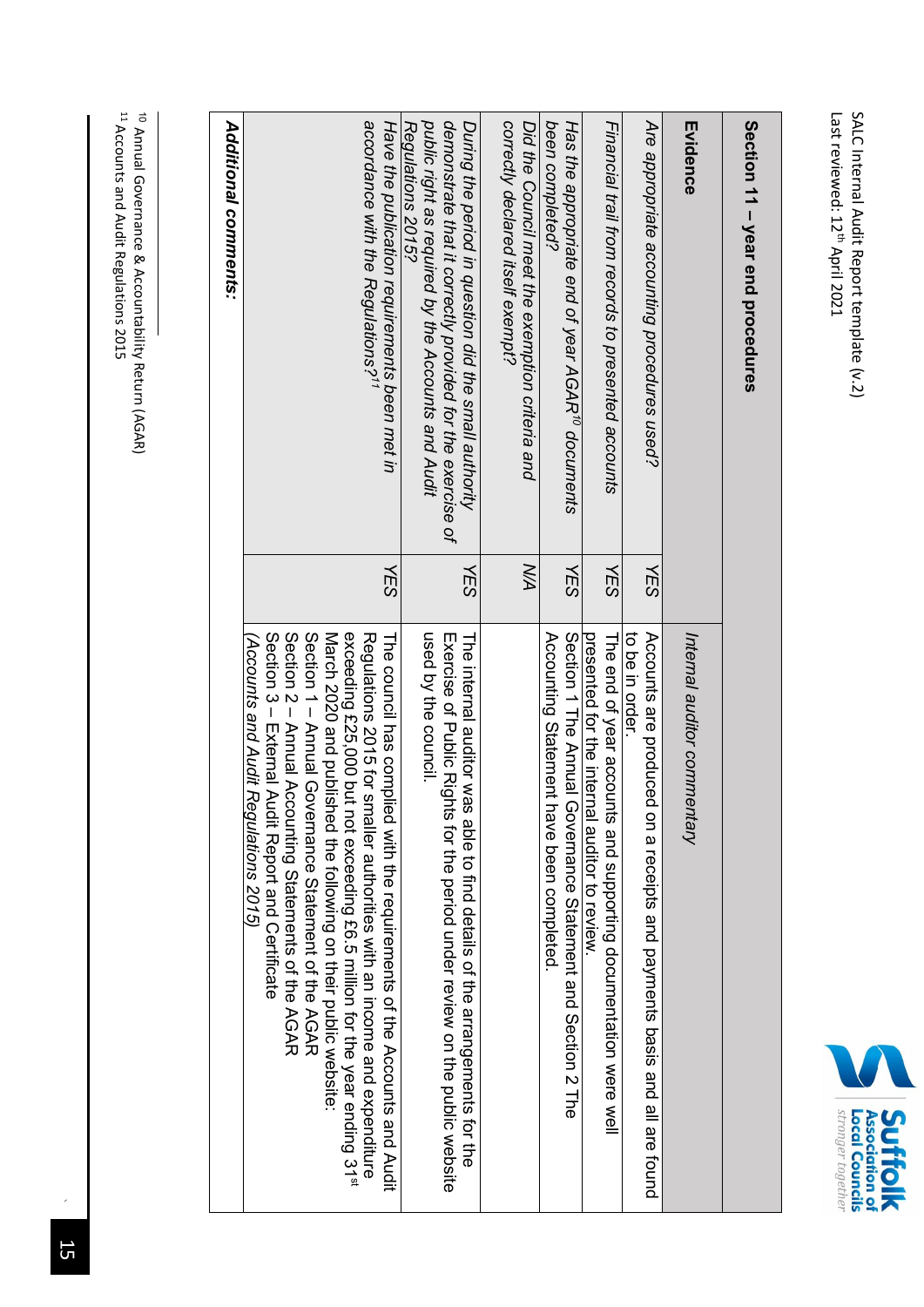

### **Section 12 – internal audit**

The internal auditor will revisit weaknesses and recommendations previously identified to see if these have been addressed. They will also<br>check if any changes introduced require further verification to ensure effectivenes The internal auditor will revisit weaknesses and recommendations previously identified to see if these have been addressed. They will also check if any changes introduced require further verification to ensure effectiveness of the corrective action taken.

| on is an income one of the continue to the continue of the continue of the continue of the con-                |     | こ りりこ りょう りょうこう こうりこ                                                                                                                                      |
|----------------------------------------------------------------------------------------------------------------|-----|-----------------------------------------------------------------------------------------------------------------------------------------------------------|
| Evidence                                                                                                       |     | Internal auditor commentary                                                                                                                               |
| by the Council?<br>Has the previous internal audit report been considered                                      | ΥES | August 2020 with recom<br>The Internal Audit was d<br>liscussed by full council at a meeting held 3rd<br>imendations and comments addressed and rectified |
|                                                                                                                |     | accordingly.                                                                                                                                              |
| Has appropriate action been taken regarding the                                                                | ΥES | Appropriate action has been taken for the items raised in the previous                                                                                    |
| recommendations raised?                                                                                        |     | internal audit.                                                                                                                                           |
| Has the Council confirmed the appointment of an                                                                | λΕS | SALC was appointed to act as the council's internal auditor at a meeting of                                                                               |
| internal auditor?                                                                                              |     | the council on 1st February 2021 for the period under review                                                                                              |
| A dottional comments: The previous literal Addit Revisor is the sign of the same of the comment of the comment |     | as necessary.                                                                                                                                             |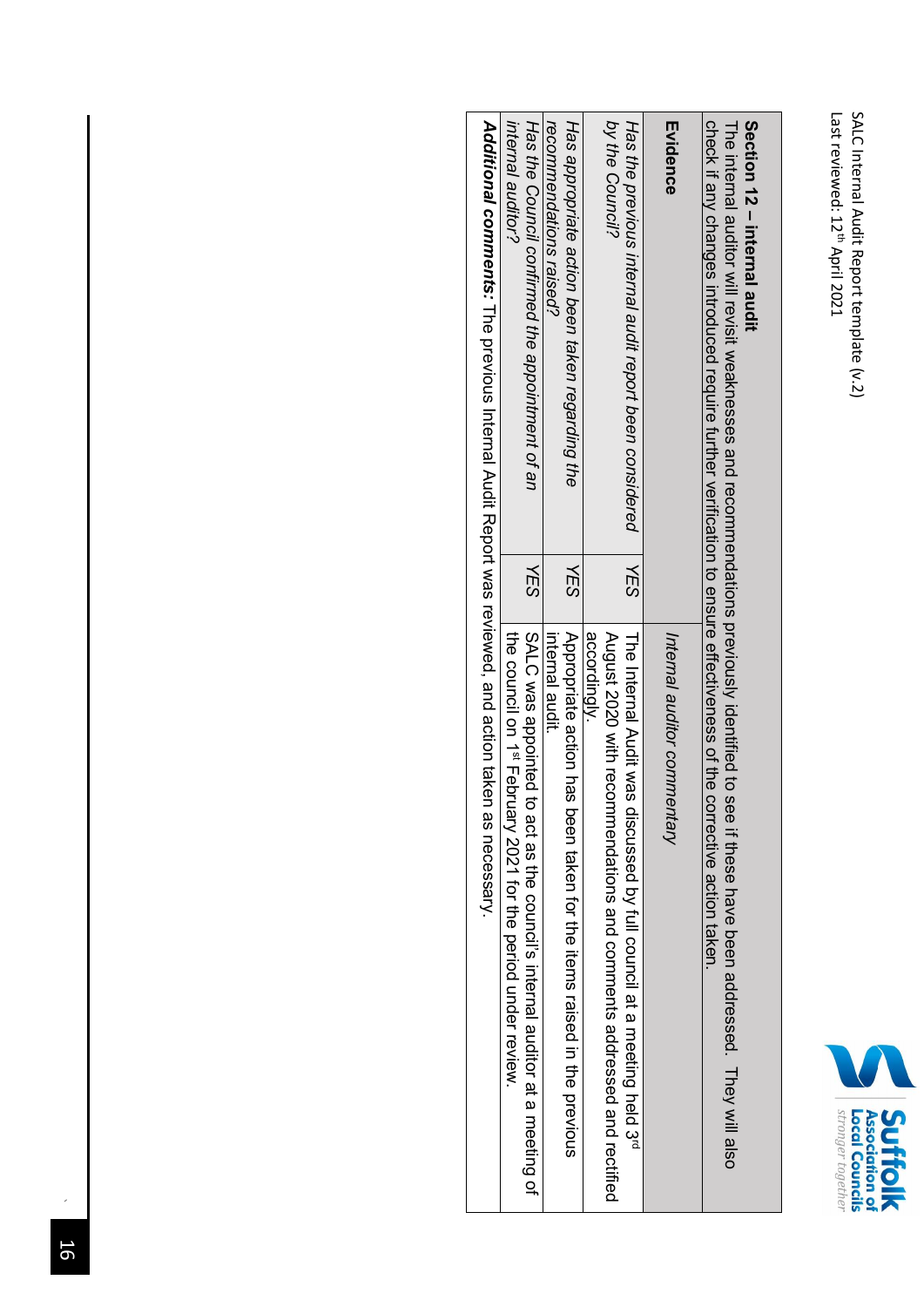

| Section 13 - external audit for the period under review<br>The internal graditor will revisit the system and that of that of the system sequences and recomment of $\mu$ |     | endations can be taken into account.                                                                                                                                                                          |
|--------------------------------------------------------------------------------------------------------------------------------------------------------------------------|-----|---------------------------------------------------------------------------------------------------------------------------------------------------------------------------------------------------------------|
| Evidence                                                                                                                                                                 |     | Internal auditor commentary                                                                                                                                                                                   |
| by the Council? <sup>12</sup><br>Has the previous external audit report been considered                                                                                  | 化SS | No matters were raised by the external auditor PKF Littlejohn LLP.<br>presented to full community in the sting on $Z^{nd}$ Novenheer 2020<br>The Limited Assurance Review for the period ending 2019/2020 was |
| comments raised?<br>Has appropriate action been taken regarding the                                                                                                      | YES | External Auditor giving cause for concern that relevant legislation and<br>regulatory requirements had not been met.<br>There were matters<br>arising which had come to the attention of the                  |
| Additional comments: There were no matters arising from the External Audit.                                                                                              |     |                                                                                                                                                                                                               |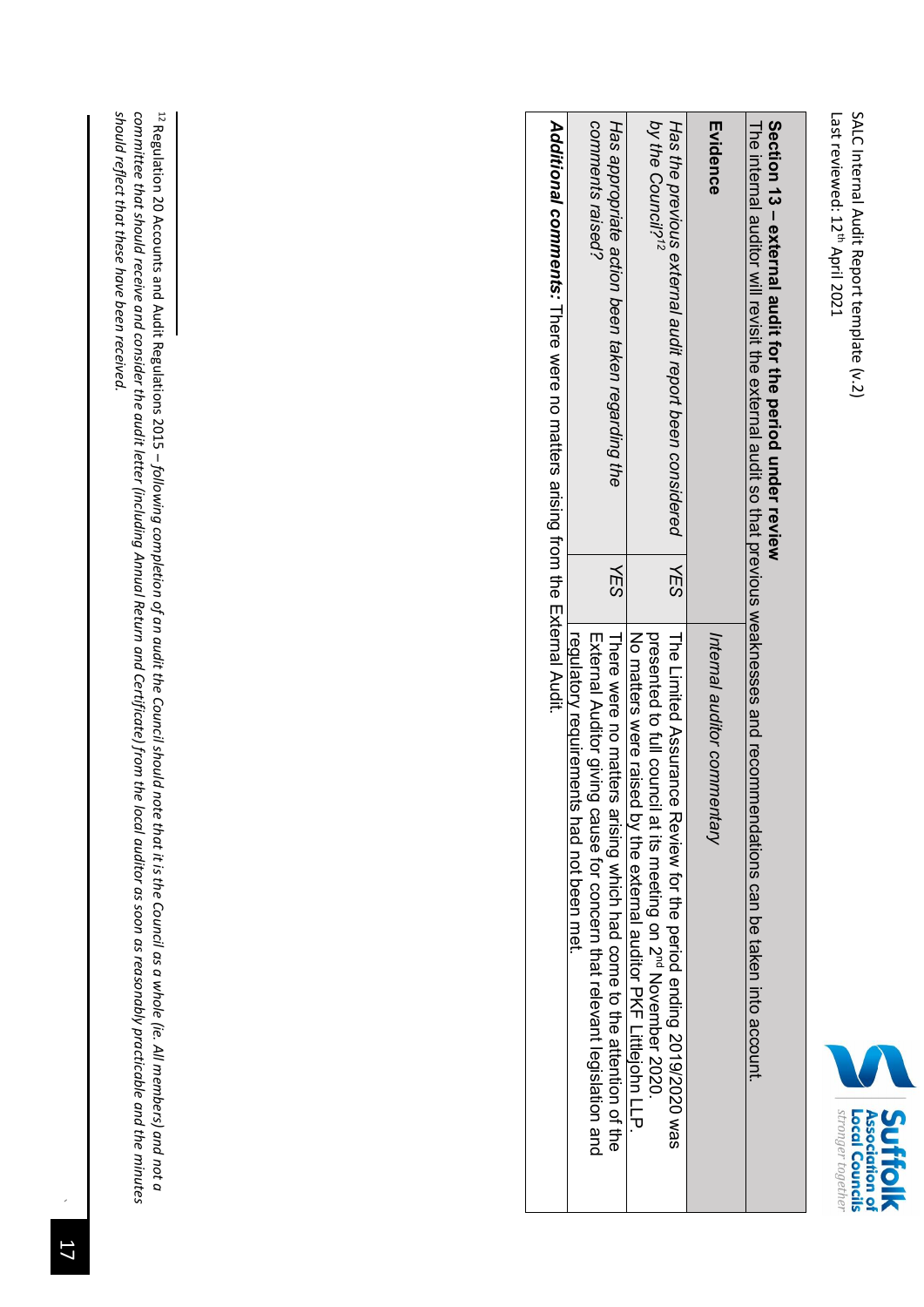

# **Section 14 – additional information**

The internal auditor will look for some additional evidence of good record keeping, compliance with data protection regulations, freedom of The internal auditor will look for some additional evidence of good record keeping, compliance with data protection regulations, freedom of information and website accessibility regulations.

| information and website accessibility regulations                                                                                                                               |            |                                                                                                                                                                                                                                                                                                                                                                                                                                                                                                                                                                                                                                                                                                       |
|---------------------------------------------------------------------------------------------------------------------------------------------------------------------------------|------------|-------------------------------------------------------------------------------------------------------------------------------------------------------------------------------------------------------------------------------------------------------------------------------------------------------------------------------------------------------------------------------------------------------------------------------------------------------------------------------------------------------------------------------------------------------------------------------------------------------------------------------------------------------------------------------------------------------|
| Evidence                                                                                                                                                                        |            | Internal auditor commentary                                                                                                                                                                                                                                                                                                                                                                                                                                                                                                                                                                                                                                                                           |
| (note to auditor- emergency Regulations as a result of the<br>legislation? <sup>13</sup><br>COVID-19 pandemic)f <sup>14</sup><br>Was the annual meeting held in accordance with | XД         | 2020.<br>council chose to hold an Annual Meeting of the Parish Council on 1 <sup>st</sup> June<br>For the period in question, as a result of the COVID-19 pandemic the                                                                                                                                                                                                                                                                                                                                                                                                                                                                                                                                |
| accordance with legislation? <sup>15</sup><br>Is there evidence that Minutes are administered in                                                                                | YES        | approval of the previous month's minutes<br>Not see us sitter and it. Full cornicial trinders clearly document the                                                                                                                                                                                                                                                                                                                                                                                                                                                                                                                                                                                    |
| Is there a list of members' interests held?                                                                                                                                     | <b>NES</b> | available to the strict of the figure. Sepsite, sheep the the proportion of the strict of the strict of the strict of the condition of the condition of the condition of the condition of the condition of the condition of th<br>arrange for the Parish Councils Register of Members Interests to be<br>website, its Register of<br>Cornori is reminded that whilst the Monitoring Officer of the cornori must<br>councillors – August 2012)<br>Register of Interests for current Parish Councillors<br>mvidence was seen on the Mid Suffolk District Council website of the<br>(Openness and Transparency on personal interests – A guide for<br>Members interests must also be budglished on that: |
| if so are these clearly identified in a Trust Document?<br>Does the Council have any Trustee responsibilities and                                                               | XД         |                                                                                                                                                                                                                                                                                                                                                                                                                                                                                                                                                                                                                                                                                                       |
| information published in accordance with current<br>Has the Transparency Code been correctly applied and<br>legislation?                                                        | <b>NES</b> | Councils with income over f 25,000 but under f 200,000 will be expected<br>(but are not legally required to do so) to follow the Local Government<br>Fransparency Code 2015.                                                                                                                                                                                                                                                                                                                                                                                                                                                                                                                          |
| Has the Council registered with the Information<br>Commissioner's Office (ICO)? <sup>16</sup>                                                                                   | <b>YES</b> | acordance with legisla<br>Reference: ZA534694 Expiry Date: 08 <sup>th</sup> August 2021<br>The corricial is correctly registered with the IO as a Data Controller in<br>llon.                                                                                                                                                                                                                                                                                                                                                                                                                                                                                                                         |
|                                                                                                                                                                                 |            |                                                                                                                                                                                                                                                                                                                                                                                                                                                                                                                                                                                                                                                                                                       |

 $^{13}$  The Local Government Act 1972 Schedule 12, paragraph 7 (2) and Schedule 15 (2) The Local Government Act 1972 Schedule 12, paragraph 7 (2) and Schedule 15 (2)

<sup>14</sup> The Local Authorities and Police and Crime Panels (Coronavirus) (Flexibility of Local Authority and Police and Crime Panel Meetings) (England and Wales) Regulations 2020 The Local Authorities and Police and Crime Panels (Coronavirus) (Flexibility of Local Authority and Police and Crime Panel Meetings) (England and Wales) Regulations 2020 <sup>15</sup> Public Bodies (Admission to Meetings) Act 1960, Local Government Act 1972 and the Localism Act 2011 Public Bodies (Admission to Meetings) Act 1960, Local Government Act 1972 and the Localism Act 2011

<sup>16</sup> Data Protection Act 2018 Data Protection Act 2018